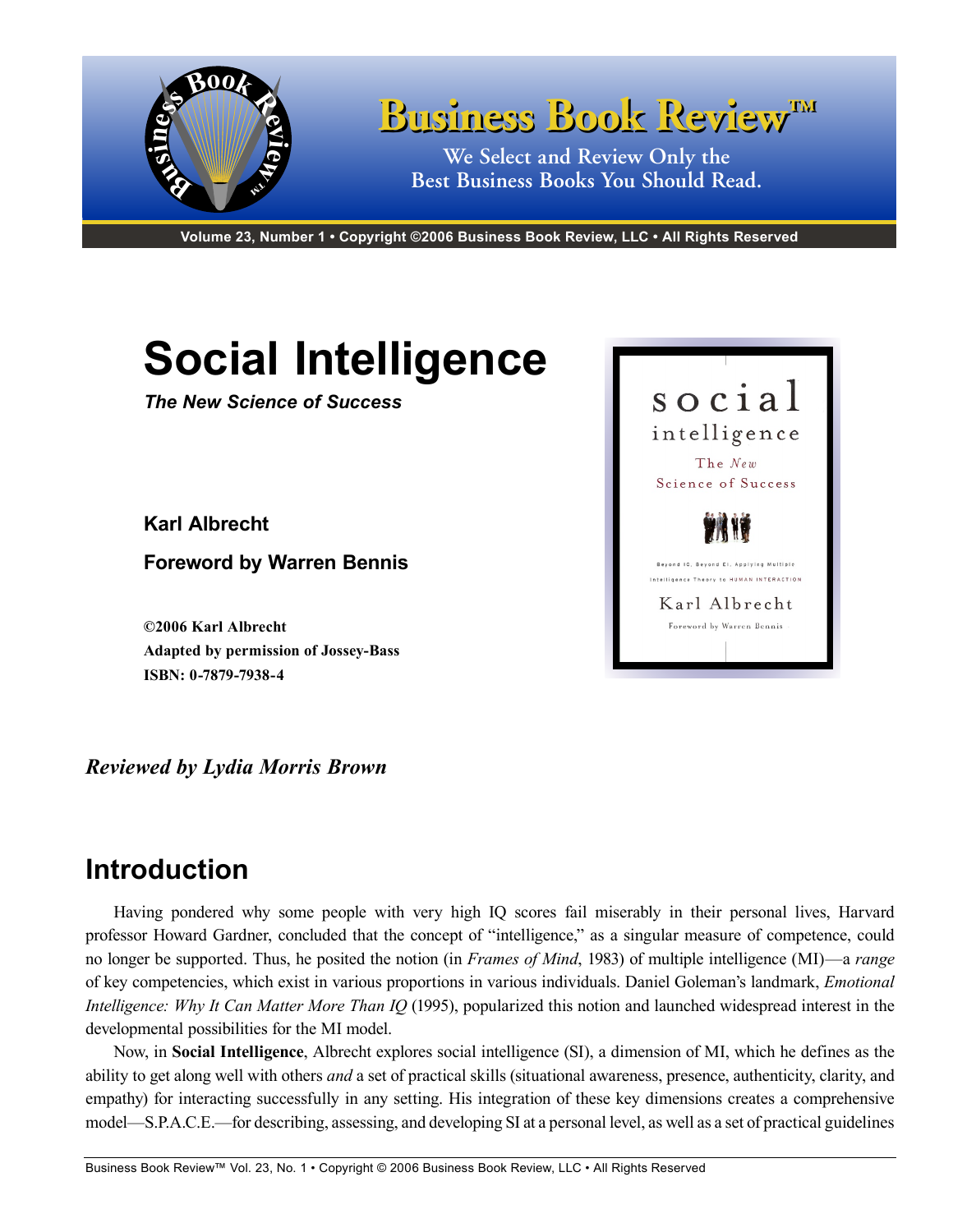for using this formula as an effective diagnostic and developmental tool for professional and personal success.

#### **PART I: S.P.A.C.E.—A DIFFERENT KIND OF SMART**

Albrecht notes that though some individuals may possess an ample supply of *abstract intelligence* (the IQ that academics, psychologists, and educators have studied

so diligently), they may not have much *"Some people are completely capable—either through social intelligence* (SI)—the ability to *ignorance and lack of insight, or through willful disregard for the*  get along with others and to get them social rights of others—of treating another person like a thing to cooperate. This competency can be *... a non-being who exists only for the fulfillment of their own*  characterized as a basic understanding *selfish purposes."*of people (i.e., a kind of strategic social

awareness) and a set of component skills for interacting successfully with others. Thus, SI consists of both insight and behavior.

The extremes of SI can be thought of as either "toxic" or "nourishing." Whereas, toxic behaviors are those that cause others to feel devalued, inadequate, intimidated, angry, frustrated, or guilty, nourishing behaviors cause others to feel valued, capable, loved, respected, and appreciated. People with high SI (those who are socially aware and basically nourishing) are magnetic—thus the expression "magnetic personality."

# **About the Author**

**Karl Albrecht** is a management consultant, executive advisor, futurist, researcher, and speaker, who works with many kinds of businesses, government, and nonprofit organizations in a wide range of industries world-wide. Devoting much of his effort to finding and developing promising new concepts for organizational and individual effectiveness, his R&D activities span a wide range of issues, from individual creativity to corporate strategic vision.

Albrecht is author of more than 20 books, including *Brain Power*, *The Northbound Train*, and *The Power of Minds at Work*. And, his *Service America!* (coauthored with Ron Zemke) is widely credited with launching the "customer revolution" in the U.S. and abroad.

> For more information, please visit: <www.karlalbrecht.com>

Albrecht believes that the biggest single cause of low SI is simply a lack of insight. Toxic people are often so preoccupied with their own personal struggles that they do not understand their impact on others; thus, they need help in seeing themselves as others see them. S.P.A.C.E., a simple but relatively comprehensive model for describing, assessing, and developing SI, is offered as a means of

helping individuals gain this critical insight.

The "S" factor in the S.P.A.C.E. model represents one's Situational Awareness (or situational "radar"). It is the ability to understand and empathize with people in different situations, sense their feelings and possible intentions, and "read" situations based on a practical knowledge of human nature. It includes a knowledge of the cultural "holograms"—the unspoken background patterns, paradigms, and social rules that govern various situations. It means having an appreciation for the various view points of others and a practical sense of the ways people react to stress, conflict, and uncertainty. Individuals who are self-centered, preoccupied with their own feelings, needs, and interests, will probably have difficulty in getting acceptance and cooperation from others. Having good situation radar means having a respectful interest in other people, which they tend to return.

Albrecht notes that much of social dumbness comes from missing all the clues, both verbalized and unspoken. Thus, Situational Awareness involves knowing when to speak and when to hold one's tongue. It is the ability to size up a situation, rather quickly, and make the best response, based on one's intuitive radar and real-time intelligence. A key aspect of the Situational Awareness competency is being aware of, attentive to, and wise about contexts, the meanings they create, and the behavior that arises from these meanings.

In simple terms, there are three dimensions (subcontexts) to consider—proxemic, behavioral, and semantic. Proxemic refers to the dynamics of the physical space, or even the *imaginary* public, social, personal, or intimate space, within which people interact; the ways they structure that space; and the effects of space on their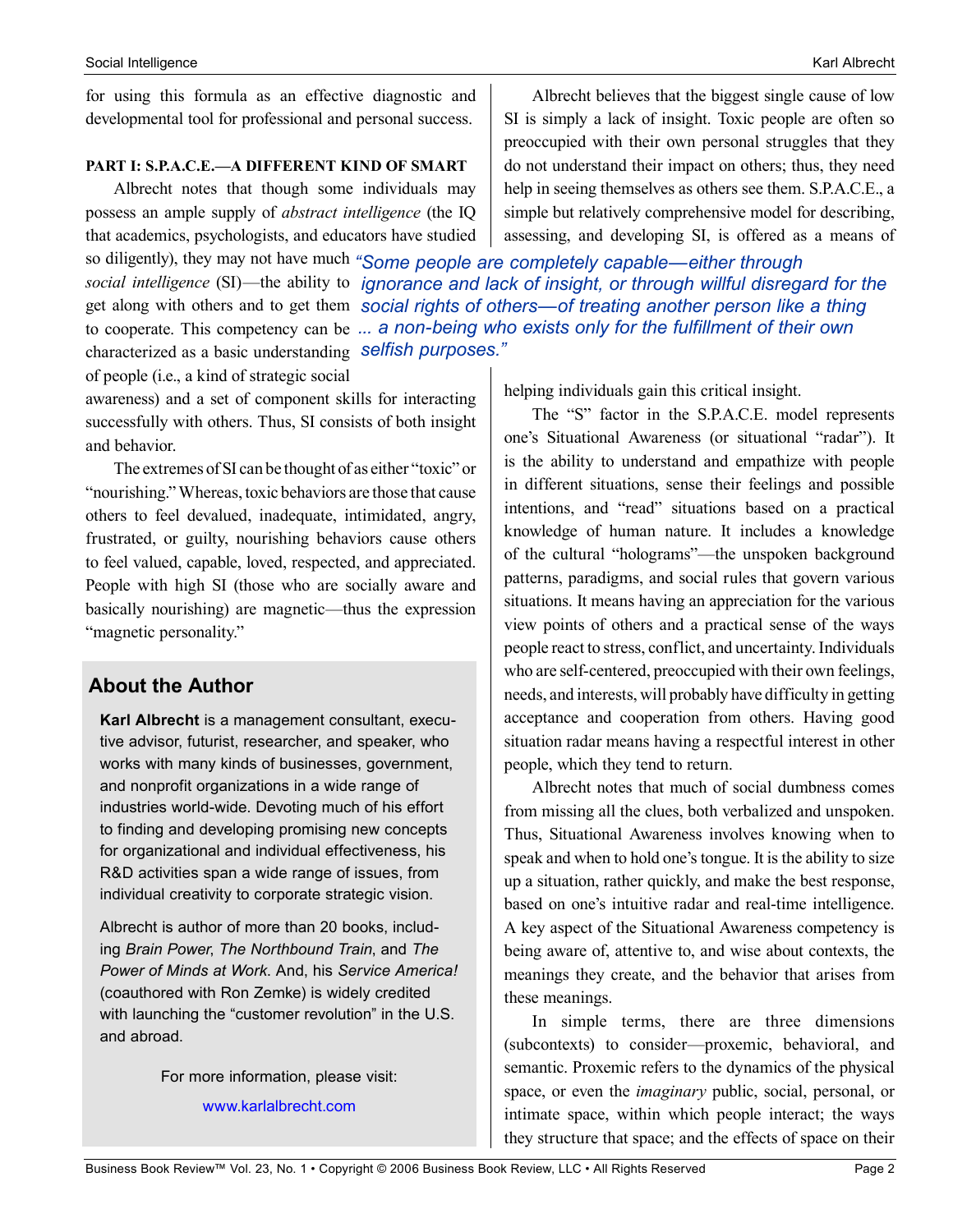#### Social Intelligence Karl Albrecht National Social Intelligence Karl Albrecht National Social Intelligence Karl Albrecht National Social Intelligence Karl Albrecht National Social Intelligence Karl Albrecht National Social

behavior. Thus, a Japanese garden may say, "serenity," while a shopping mall says "spend." Albrecht notes that human beings structure space *and* interpret the meaning of space, behaving according to the signals transmitted by the space around them—expressing, both consciously and unconsciously, their intentions toward one another.

In any situation, much of the behavioral context is encoded nonverbally via posture, movements, gestures, facial expressions, and tone of voice. For example, people signal authority and deference by where and how they sit or stand, who sits and who stands, who has the right to touch whom, who enters and leaves a room first, and countless other details that skilled observers can perceive. (People often communicate their attitudes and intentions about power, status, and social distance by the way they arrange their offices.)

In addition, clothing, combinations of clothing, and/or other adornments can indicate affiliation with a welldefined subculture. Part of any behavioral context, then, is

## *"When we understand that there can be no human interaction without a context in which it takes place, we begin to understand how context* creates meaning*, and how the meaning supplied by the context shapes the behavior of those who are engaged in it."*

the set of shared rules, customs, expectations, and norms that participants bring with them. To the extent that they share the same behavioral codes, they usually get along successfully.

As for semantic context, Albrecht notes that "No two brains contain exactly the same 'meaning' for any word ... or concept; the meanings are embedded in the people, not in the words." Thus, picking up the linguistic cues that signal deeper levels of meaning, and quickly learning to identify the different linguistic frames that come into play in various situations, can be very useful skills. In a sense, it is about being multilingual within a single language.

The "P" factor represents Presence—the way a person affects individuals or groups through physical appearance, mood and demeanor, and body language, and how he or she occupies space in a room. It is a bearing—a physicality that gives and gets respect and attention. It involves listening with skill, and it creates and provides a quality of selfassurance and effectiveness that allows one to connect with others. And, though looks count, the primary element of a positive Presence is an inviting demeanor. Thus, all

people need to pay attention to whether they are conveying confidence, professionalism, kindness, and friendliness, or whether they are communicating shyness, insecurity, animosity, or indifference.

In the S.P.A.C.E. model, the "A" factor represents Authenticity—a dimension that reveals how honest and sincere individuals are with self and others. Albrecht believes that when people respect themselves, have faith in their personal values and beliefs, and are "straight" with others, they are likely to behave in ways that others perceive as authentic.

When people feel—consciously or unconsciously that others will not accept, respect, love or cooperate with them, if they act according to their own needs and priorities, they are likely to behave in ways that others perceive as inauthentic. However, in the context of SI, Authenticity involves more than simply being oneself and includes the ability to connect genuinely with other people which demands empathy and compassion. What some

> psychotherapists call narcissism (i.e., malignant self-love), Albrecht sees as another variant of inauthentic behavior, which can become pathological when it renders the individual incapable of

engaging in two-way relationships of mutuality, sharing, and support. It is, therefore, possible to have well-developed "people skills" and yet lack the emotional depth to be considered truly socially intelligent.

For example, some people cannot seem to bring themselves to praise others freely and generously and, instead, offer such left-handed compliments as: "That's a great tie ... it's bound to come back in style one of these days." or "You've lost a lot of weight—you were really getting heavy there for a while." Viewing compliments as a kind of "zero-sum economy," they display an emotional "stinginess" that leads them to believe that complimenting others somehow lowers their own value.

Some individuals have such low self-esteem they figure out ways to use compliments to make others feel bad by engaging in the "two-legged Puppy Dog" syndrome. They seem to enjoy getting others to put them down and then they make them feel guilty for doing it: "How could you do this to me after all I've been through?" Or, they create guilt trips by twisting another person's words to support their own need to stay in the puppy dog role: "That's fine. You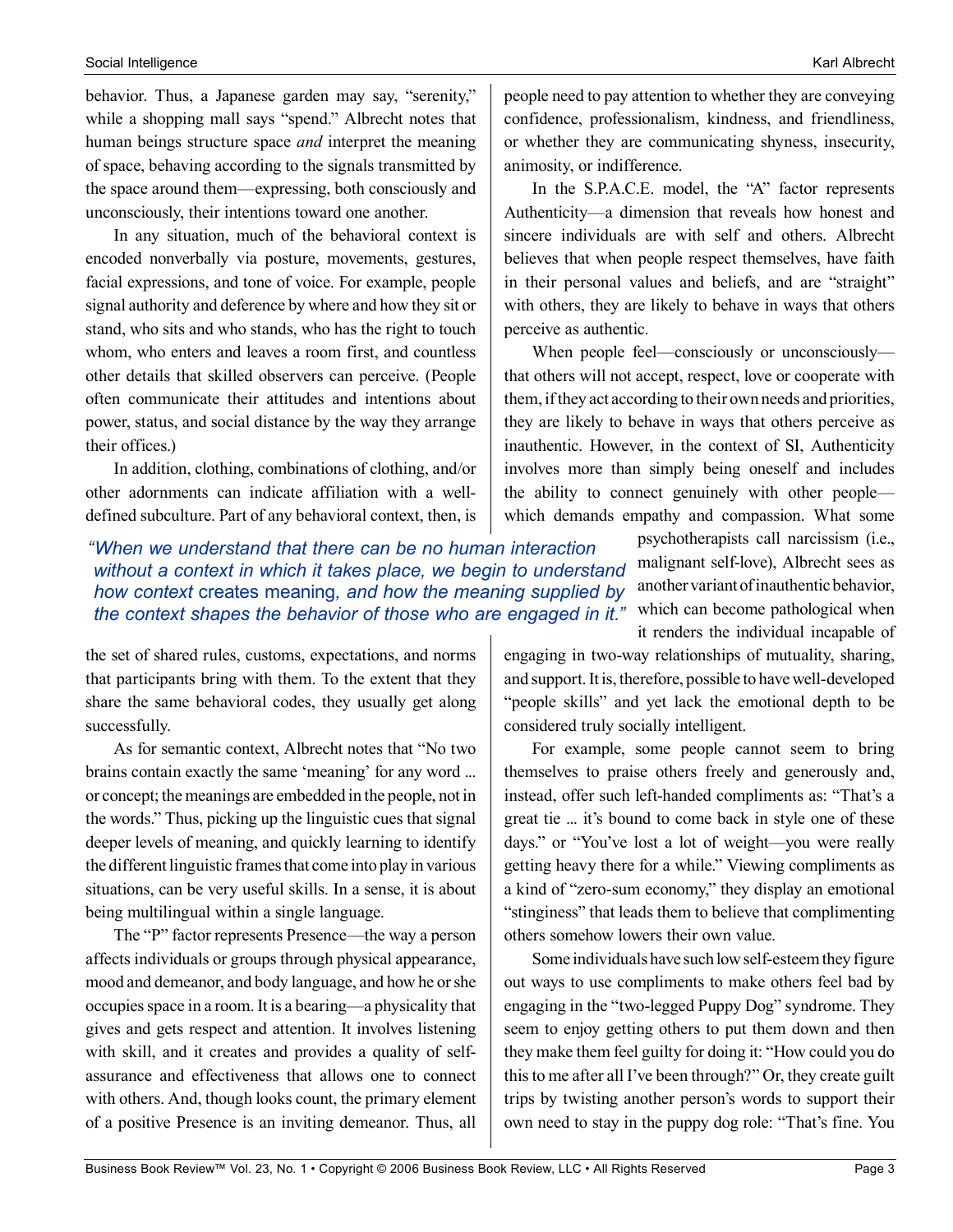go on without me. If I fall and break my hip, I'll manage somehow."

However, the essence of inauthentic behavior is the "head game"—a battle of wits engaged in by inauthentic "game players," who attempt to meet their needs covertly rather than honestly and cooperatively. According to Eric Berne (*The Games People Play*) these are typically

people who may have been neglected, *"Do you say what you mean and mean what you say? Mark*  abused, intimidated, or unloved as *Twain said, 'The difference between the right word and the*  children and, as a consequence, have *almost-right word is like the difference between lightning and the*  not succeeded in building a strong *lightning bug.' "*sense of self-worth. Unable to meet

their emotional needs by direct and honest interaction with others, they opt for the negative emotional experience of revenge, and attempt to trick or manipulate others into behaving in ways that meet their needs.

The "C" factor in the S.P.A.C.E. model represents Clarity—the ability to express one's thoughts, opinions, ideas, and intentions clearly; to understand the power of language as a medium of thought and expression; and to use language as a strategic asset.

Albrecht notes, for example, that those with high SI Clarity have mastered the ability to move from a "sky-high" level of abstract communication to a ground- or concretelevel. In other words, they can pilot a "verbal helicopter," choosing terms, figures of speech, expression, analogies, and metaphors that position the listener's thinking process at the desired altitude. Thus, they are capable of taking their listeners down to the lowest level of detail or up to the highest level of generality. People who lack this skill cannot seem to control the throttle or the stick, moving too fast from the concrete to the abstract or spending too much time at one level or the other.

 Individuals with high SI Clarity have also mastered the "elevator speech"—a brief, compelling distillation of an important idea or a proposed course of action, issue, or point of view that can be conveyed in the time it takes to ride an elevator with someone. As more and more situations challenge people to zero in on the essential elements of a message, and to express them in a compact and effective way, composing elevator speeches will become an increasingly useful skill—especially for business and professional people.

Another critical Clarity skill is the ability to monitor one's own language patterns, and the language patterns of

others, so as to avoid certain verbal pathologies that can cause both individual and collective misunderstandings, conflicts, and even psychological maladjustments. Albrecht refers to these corrupted linguistic forms as *dirty language* that can intimidate, offend, anger, alienate or confuse others and, thus, muddy communication. By contrast, "clean" language uses more neutral verbal patterns

and word choices that invite empathy, open-mindedness, and the free exchange of ideas.

For example, instead of aggressive value judgments, Albrecht suggests using self-referencing "I" messages. Here, individuals speak for themselves, without presuming that what they say is true for everybody. Thus, the selfreference makes the sentence irrefutably true and not subject to argument. Whereas, "I don' think that approach will work," is a statement about the speaker rather than the approach, "That approach won't work" seems to signal an assault on the listener's autonomy. It is about using self-referencing "I" messages, limiters and qualifiers, "gray-scale" language, options and possibilities, "degeneralizers," neutral language, and other clean devices to signal one's respect for the listener and a willingness to acknowledge other possibilities or points of view.

Albrecht believes that when people become aware of the value and impact of a semantically flexible way of expressing ideas, they see how the smallest word can influence communication and understanding. For example, because the subtle effect of the "but" word ("I hate to say you're wrong, but ..."), can make it more difficult to establish an effective connection with another, he suggests substituting "and" in typical yes-but situations. He also notes that saying "I don't know," "I made a mistake," and "I changed my mind," freely, appropriately, and without guilt, increases semantic sanity and cleans up one's language.

Those who have not acquired Clarity skills tend to say whatever comes to them, in whatever order it comes they seem not to understand the difference between an unformatted "brain dump," and a carefully chosen conversational strategy. However, influencing others and getting them to cooperate requires presenting information in a way that makes it easy for their brains to process it.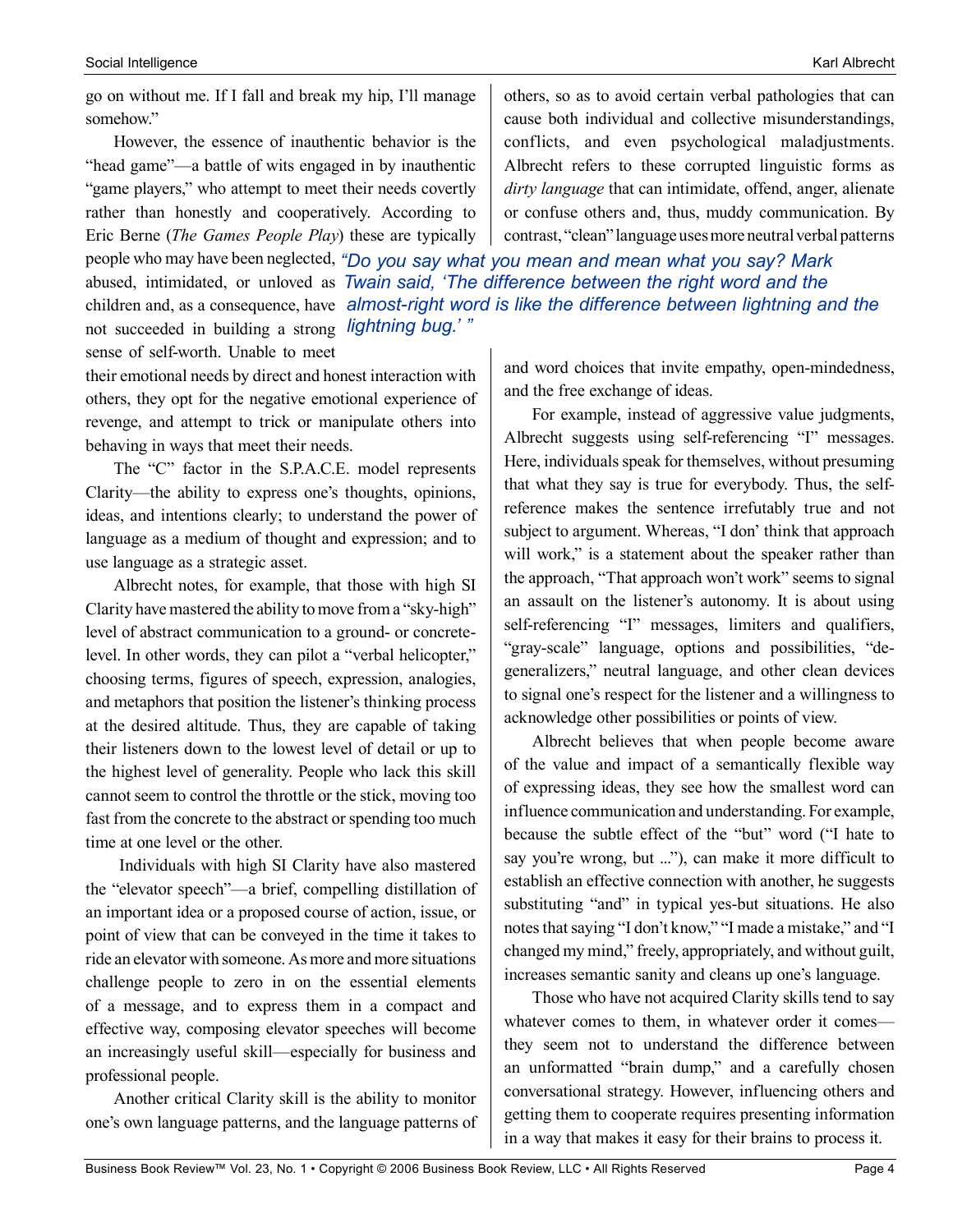Although the human brain processes speech at a rate of about 500 words per minute, most people can only speak at a rate of about 150 words per minute; thus, 350 wordsper-minute dead time exists. Keeping an individual's full attention requires capturing that unused capacity so as not to give the listener an opportunity to process other possibly competing or distracting input. Albrecht suggests several conversational devices for getting inside a person's mind,

## *"Over time, a greater respect for the power of language can help you understand, be understood, persuade others, and win them to your points of view."*

keeping the individual off of "Route 350," and mentally *escorting* him or her to one's conclusion, belief, perspective, and/or course of action:

*Dropping one shoe* is a method for setting up a bold expectation of what will follow. It involves posing a provocative question, which gets people thinking about the importance of the topic while the key points are being presented. Or, the speaker can start with a provocative statement that captures attention, allowing him or her to capitalize on the dramatic effect.

"This is what happened yesterday ..." or "I'm going to tell you three things ..." is called *telegraphing*—a foreshadowing method that helps frame the conversation. It allows the listener to begin to think about the topic and to form expectations for the conversation.

The *pyramid* is a clarifying technique that has been used successfully in print journalism and also works very well in conversation. It is a quick snapshot of what one will say, followed by more and more information that build facts as one progresses.

The *marching plan* (which uses outlines or bulleted lists in its written form) states, "Here's what we're going to do, in three steps, ways, parts, or phases." It is a method that works especially well with people who need a lot of structure and order in their thought processes. Knowing where the speaker plans to take them, they feel comfortable following the sequence of topics.

*Zooming in or out* is like using a camera's lens, or employing helicopter language. One can either start with the big picture and then make adjustments to zero in on more details, or vice versa, according to what the speaker wants listeners to "see" in their mind's eye.

*Diagramming* or sketching out an idea is an excellent device for visual learners who need to "see" something before they can understand it. It is what consultants often refer to as "the power of the pen," in that the person who writes down the group's ideas takes on a temporary leadership role.

*Metaphors* substitute concrete images or familiar experiences for abstract concepts. They are economical,

> capturing the richness of a complete concept in a simple, shorthand phrase. And, they stimulate a host of associations in the listener's mind and, thus, enrich the conversation.

Finally, Albrecht notes the work of Dr. David Bourland, an expert in the psychology of language, who suggested that people in English-speaking cultures learn to speak and write without using any form of the verb "to be." Calling this imaginary language *E-Prime* (English – to be = E-Prime), he believed that the habitual use of words like "is," "am," "are," "was," "were," etc., can set up an unconscious tendency toward dogmatism, mental rigidity, and stereotyping. Rather than say, "She *is* an attorney," which assigns a person to a category, one might declare, "She *practices* law." It is an active verb choice that transfers the emphasis from an abstract *category* to a *behavior* and forces people to shift their conceptual process so as to conceive of all reality as dynamic and evolving.

He also believed that eliminating to-be forms makes it more difficult to criticize people and hit them with value judgments. If one cannot say, "That is a stupid idea," one must find an alternative method of expressing one's opposition. Thus, because the process of rephrasing one's statements becomes a process of reframing one's views and accusations, E-Prime can also serve as conflict resolution tool.

The "E" factor in the S.P.A.C.E. model represents Empathy—a dimension that invites individuals to look at how truly aware and considerate they are of the feelings of others and how capable they are of tuning in to other people as unique individuals. In its usual connotation, being empathetic means identifying with another person and appreciating and/or sharing his or her feelings. However, in the context of SI, there is also a sense of connectedness, which inspires people to cooperate. Thus, Albrecht defines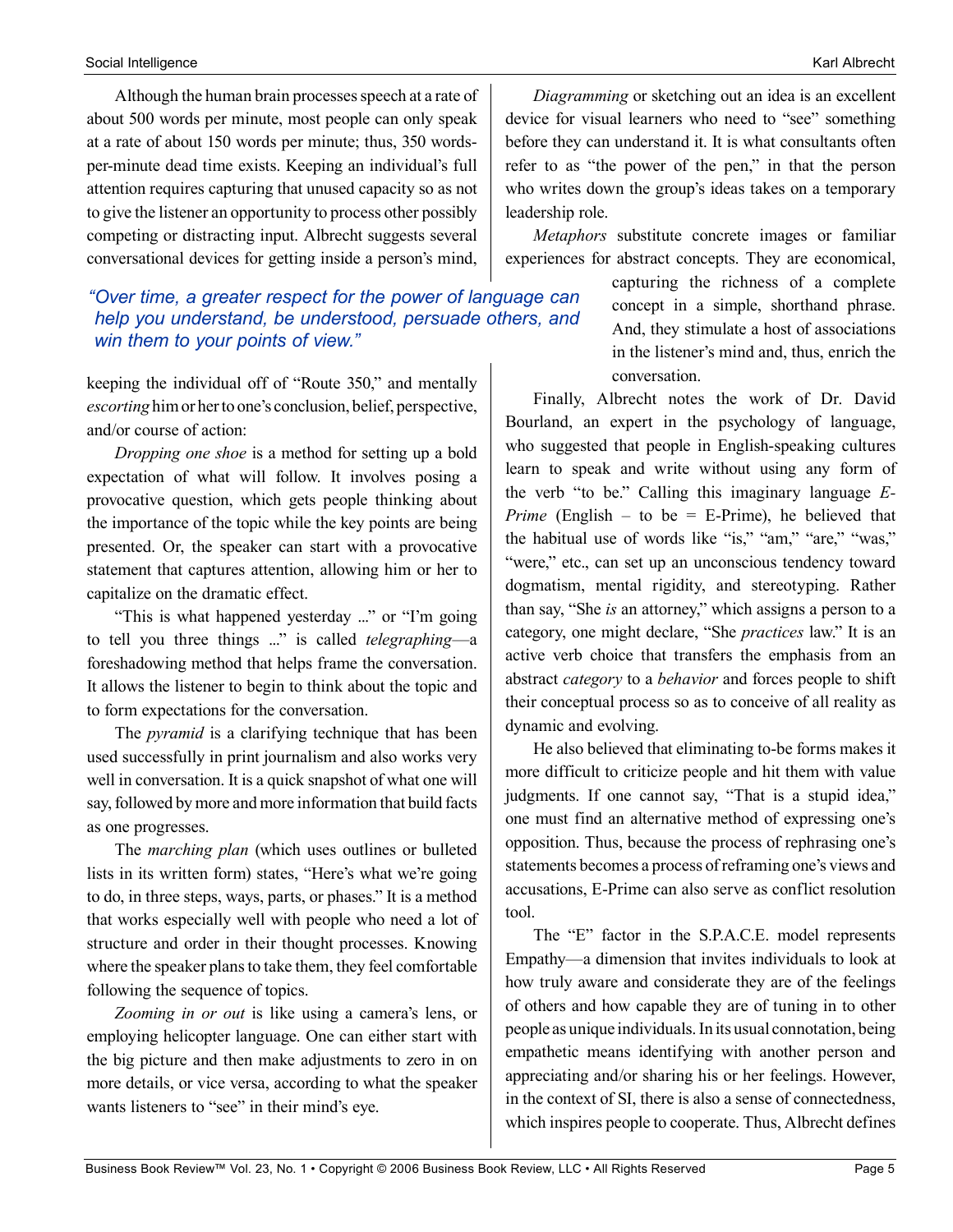empathy as "a state of positive feeling *between* two people, commonly referred to as a condition of rapport."

Gaining the personal and practical benefits that come with building empathy and maintaining quality relationships requires that individuals avoid or abandon such toxic behaviors as: withholding positive strokes, throwing verbal barbs, being patronizing, seeking approval excessively, insincere flattery, game playing, speaking dogmatically, violating confidences and breaking promises, complaining excessively, criticizing, ridiculing, inducing guilt, and giving unwanted advice.

Killing other people's ideas by saying such things as,

"It won't work here." "We tried it before." "It costs too much." is particularly toxic, especially in business situations. However, using certain key "idea-selling" statements (e.g., "May I ask a question?" "Before we make our final decision, let's review our

options." "Maybe you'd like to reconsider your opinion, since ...") can often get people to listen and to respond with greater receptiveness.

The next step in building empathy involves adopting or increasing the use of nourishing behaviors, and this requires more than just avoiding toxicity. Empathy requires a long-term investment, not an episodic application of charm. Without a proactive commitment to add value as other people perceive it, eliminating toxic behavior only produces apathy.

Albrecht believes there are two opportunities to build empathy. With the first—the moment-to-moment experience of connecting with people, one can usually establish a strong empathetic connection by being attentive, being appreciative, and offering affirmation. With the second—the "maintenance" process, which keeps a relationship healthy over time—the author recommends what he calls *the Platinum Rule*: "Do unto others as others prefer to be done unto."

He believes that once people move outside the bounds of their selfish preoccupations with their own needs and priorities, they can better understand how to get what they want by ensuring that other people have their needs fulfilled. Thus, doing unto others as you would have them do unto you—the Golden Rule—may be a fatally flawed piece of advice. Trying to treat people the way one *thinks* they want to be treated may not be effective, for as George Bernard Shaw said, "... their tastes may not be the same." Making an effective connection with others, based on where *they* are, what *they* need, how *they* view the situation, and how *they* set priorities, is one of the key principles of empathy within the context of SI.

#### **PART II: SI—SOME REFLECTIONS**

Where does the concept of social intelligence fit into the world of business? How does it apply on the job? How does it apply to the way people work together? Does it apply to the way teams accomplish their missions, to the way employees serve customers, and/or to the ways in

*"To achieve empathy with another person means to get him or her share a feeling of connectedness with you, which leads the person to move* with and toward *you rather than*  away and against *you."*

> which bosses and employees interact? Does it apply more broadly across the "society" that exists in every established organization?

> Albrecht believes that the answers to some of these questions are still evolving and that it will be quite some time before convincing conclusions are reached. He suggests, however, that the role of SI in the workplace can be better understood by studying its absence in organizations and organizational cultures mired in social incompetence. To that end, he has identified 17 primary patterns of organizational dysfunction that impose significant entropic costs on the resources of the enterprise and contribute to its ineffectiveness.

> 1. *Attention Deficit Disorder*. Senior management cannot seem to focus on any one key goal, strategy, or problem long enough to gain any momentum toward resolution.

> 2. *Anarchy*. Weak divided, or distracted executive teams fail to provide the clear sense of direction, momentum and focus management teams need. Thus, without a clear focus, a set of meaningful priorities, and/or a sense of higher purpose, people put their own priorities and political agendas above the success of the enterprise.

> 3. *Anemia*. Due to a series of economic downturns, downsizings, layoffs, and purges, the talented people leave for better pastures and only the losers and misfits remain. So, when conditions begin to improve, the organization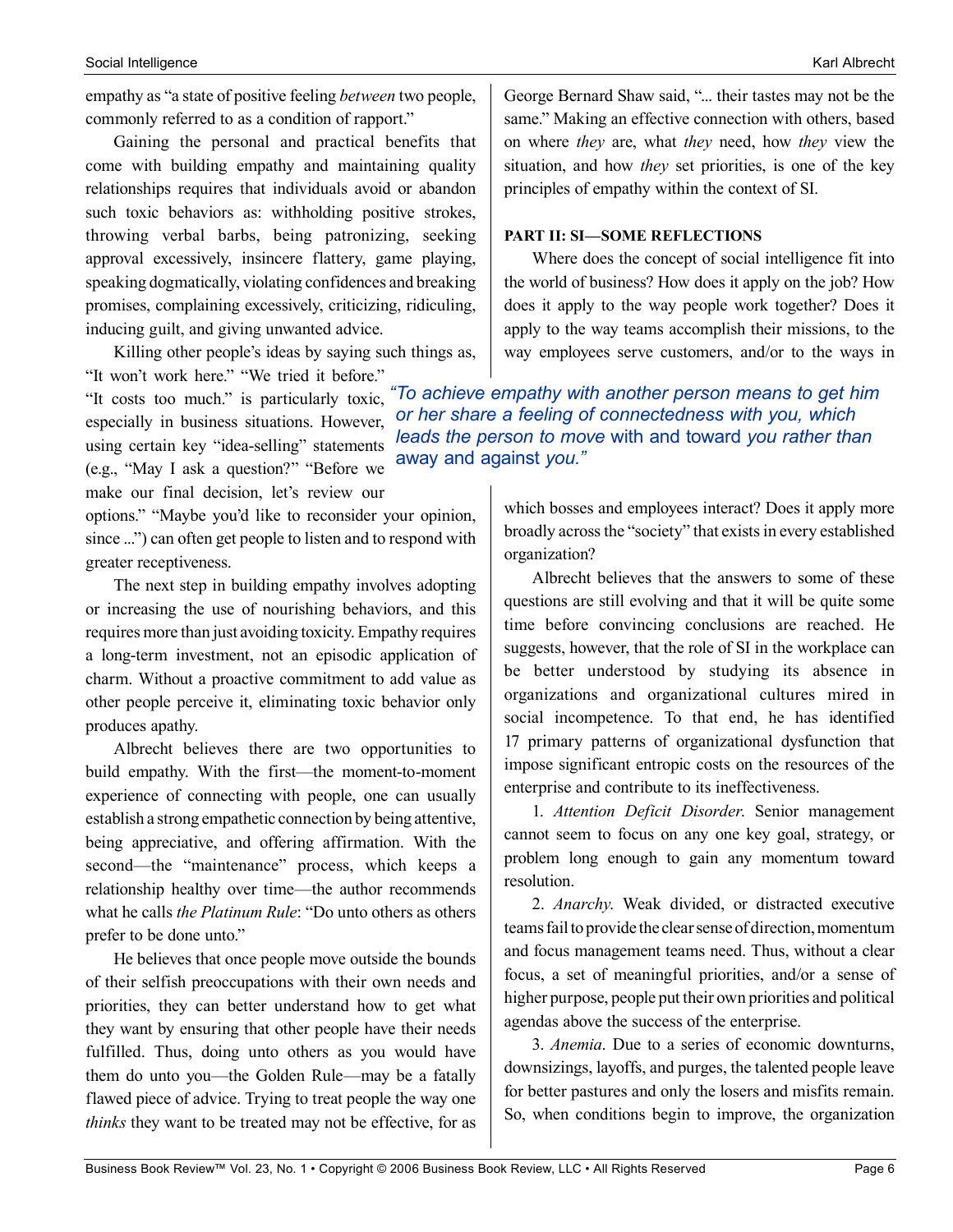typically lacks the talent, energy, and dynamism needed to capitalize on new opportunities.

4. *Caste Systems*. Some organizations have informal, "shadow" structures based on certain aspects of social or professional status—castes that never appear on the organizational chart. However, they dominate collective behavior, create de facto boundaries, promote factionalism, and tempt the "in group" to serve its own social and political needs at the expense of the organization and to the detriment of the lower castes.

5. *Civil Wars*. Organizations disintegrate into two or more camps, each promoting a particular proposition, value

*"While collective sanity tends to involve relatively simple and consistent patterns, craziness is entertainingly diverse. The range of primary organizational disorders is both broad and varied."*

system, business ideology, or camp hero.

6. *Despotism*. Tyrannical CEOs cause people to keep their heads down so as not to draw attention to themselves, resulting in the destruction of goal-seeking behavior.

7. *If It Ain't Broke*. Even in the face of an imminent threat to the basic business model, "fat, dumb, and happy" executives cannot muster a sense of concern and reach any consensus on the need to reinvent the business.

8. *General Depression*. Sometimes when things get really bad for an enterprise, senior management utterly fails to create and maintain any kind of empathetic contact with the rank and file. Feeling abandoned and vulnerable, these front-line people sink into a state of discouragement, low morale, and diminished commitment.

9. *Geriatric Leadership*. Sometimes, CEOs are at the helm too long, refusing to bring in new talent and ideas. It is a syndrome that can extend to the entire executive team, whose members may have grown old together, remaining committed to an obsolete ideology that once made the enterprise successful, but that now threatens to destroy it.

10. *The Looney CEO*. When the CEO's behavior becomes dysfunctional, those in the inner circle react to the lack of an integrated personality at the top, and start behaving in their own dysfunctional ways. As a result, those down through the ranks find themselves perpetually baffled, bemused, and frustrated with the increasing lack of coherent executive decisions and actions.

11. *Structural Arthritis*. When a defective organizational architecture exists, collaboration is inhibited, internal competition arises, and the organization's mission cannot be achieved.

12. *The Monopoly Mentality*. When an organization has long enjoyed a dominant position in its environment, its leaders tend to behave like monopolists. Unable or unwilling to think in competitive terms, and unable to innovate or even reinvent the business model, they fall prey to invading competitors.

13. *Clint Eastwood Rules*. The "cowboy" CEO, who feels no need or responsibility to share his or her master

> plan with subordinates, keeps everybody in the organization guessing about the next move. This creates dependency and learned incapacity on the part of virtually all leaders throughout the organization and renders them reactive.

14. *The Rat Race*. The prevailing notion that one must sacrifice his or her personal well-being in order to get ahead, definitely creates focus, but at the expense of the cooperation, esprit de corps, and individual humanity.

15. *Cultural and Structural Silos*. When organizations disintegrate into groups of isolated camps, each defined by the desire of its leaders to achieve favor with senior management, there is little incentive for these groups to cooperate, collaborate, share information, or team up to pursue mission-critical outcomes.

16. *Testosterone Poisoning*. In male-dominated industries or organizational cultures, the rewards for aggressive, competitive, and domineering behaviors far outweigh the rewards for collaboration, creativity, and sensitivity to abstract social values. In organizations where fewer than 40 percent of the key roles are held by females (i.e., non-"coed" organization), women tend to be assigned to culturally stereotyped roles, with little power, influence, or access to opportunity. It is a gender-caste system that wastes talent and often stifles creativity and innovation.

17. *The Welfare State*. Organizations that have no natural threats to their existence (e.g., government agencies, universities, and publicly funded operations) tend to evolve into cultures of complacency in which it is more important not to be wrong than it is to be right. Many people have the power to veto or passively oppose innovation, but few have the power or capacity to originate and champion new initiatives. Blame and accountability are syndicated in the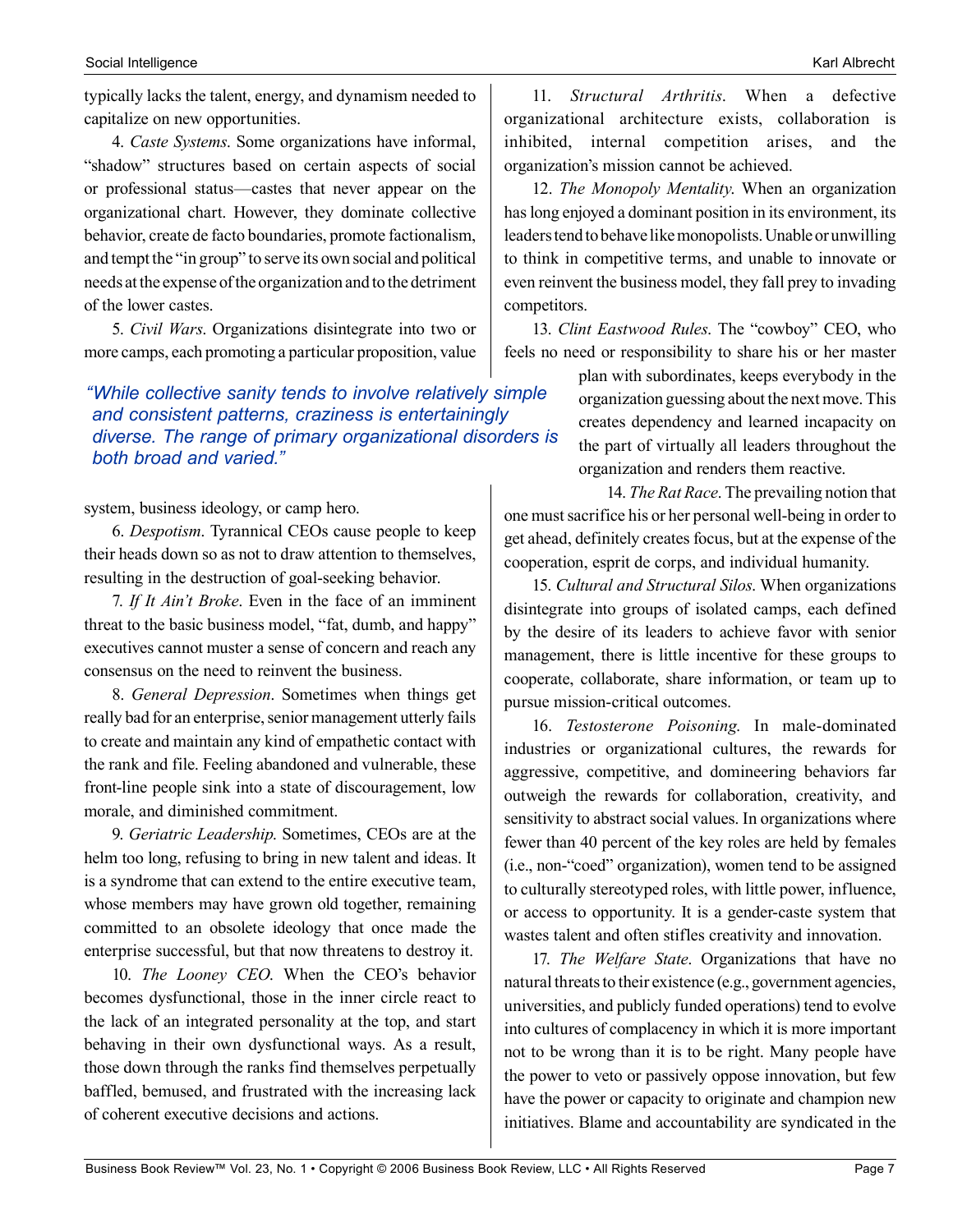same manner as authority; thus, risk-taking is disallowed, but if anything goes wrong, people get to blame the system.

Can a manager combine authority and empathy, or must a manager "kick butt" in order to succeed? Does making people hate or fear the manager come with the job? Does the performance of a work team, department, division, or entire enterprise depend on a policy of "law and order?" Albrecht maintains that in each instance, every manager has to work out his or her own attitudes and beliefs about the use of authority and personal influence.

He believes that if SI is the capacity to get along with others and to get them to cooperate, then power and influence must be part of the equation. However, power is not

History has demonstrated that conflict tends to create more conflict. Once it begins, it tends to escalate. And, once it reaches a critical level of intensity, it tends to feed on itself. Moreover, the escalation of conflict is also likely to follow a very well-defined downward spiral that begins with distrust and moves through provocation, escalation, and finally arrives at deadlock.

Albrecht notes that, conversely, parties who manage to maintain cordial relationships display an upward spiral of cooperation that is the mirror image of conflict's downward trajectory. This upward progression must begin with some degree or trust (empathy, in SI terminology), which when sufficient, can move the relationship to reciprocity. As each party sees more of its interests being served, each

acquired by accident, but must be accumulated *"There's a sort of algebra of influence at work here. In*  methodically and strategically through four key *any situation involving power or influence, your total*  phases: (1) networking, (2) coalition building, (3) usable authority consists of a combination of your formal taking over, and (4) unrelenting consolidation. *authority, if any, and your earned authority, if any.*"

People who understand this process clearly

have some degree of social intelligence—at least in certain dimensions. Although some of the worst despots have had this special know-how, most of them have been severely deficient in emotional intelligence.

Nonetheless, even in situations where an individual has no P.O.W.E.R. (i.e., no formal authority), he or she can still influence others. The secret lies in understanding the difference between *formal authority* and *earned authority*. Formal authority comes with position power. In other words, the individual has been formally anointed and granted a certain range of authority. Earned authority, on the other hand, is not granted by others in power positions, but is merited. The individual must behave in ways that cause others to consider him or her worthy of the right to influence them.

This person's ideas, practical skills, situational knowhow, concern for the well-being of others, and willingness to give direction in leaderless situations all add up on an unconscious scorecard in the mind of each person involved. In fact, an individual can emerge as the de facto leader in an unstructured situation, or can earn a significant amount of informal authority, even when a formally appointed leader is in place, by providing S.P.I.C.E.: skills, procedures, information, consensus, and empathy. These five distinct forms of assistance to the group must, however, be used selectively, sparingly, and helpfully.

may become increasingly proactive in finding ways to collaborate.

Over time, with luck and skill, the relationship will promise long-term benefit for all parties involved and will, thus, shift form a transactional proposition to a proposition of mutuality. At this stage participants begin to think in terms of an enduring relationship.

Finally, in some fortunate circumstances, all parties believe that the relationship serves their needs and interests so well that it takes on a life and an identity of its own. This continuity stage is the exact mirror image of conflict's deadlock stage, where none of the participants feels any motivation to advance the interests of the other.

Most people find conflict with others so unpleasant that they allow misunderstandings to continue unabated, they let others take advantage or treat them inconsiderately, and they hold themselves back from asserting their moral and civil rights. Eventually, they fall into dishonest patterns of deception, false harmony, and covert warfare.

As a means of combating this pattern, Albrecht suggests Dr. Steve Albrecht's approach: "lower the bar on emotional censorship" by telling others what you think and feel more often. "People can benefit enormously ... by making effective use of 'crucial conversations ...' " –a basic formula that includes: gaining clarity about the situation; defining one's interests clearly; choosing an approach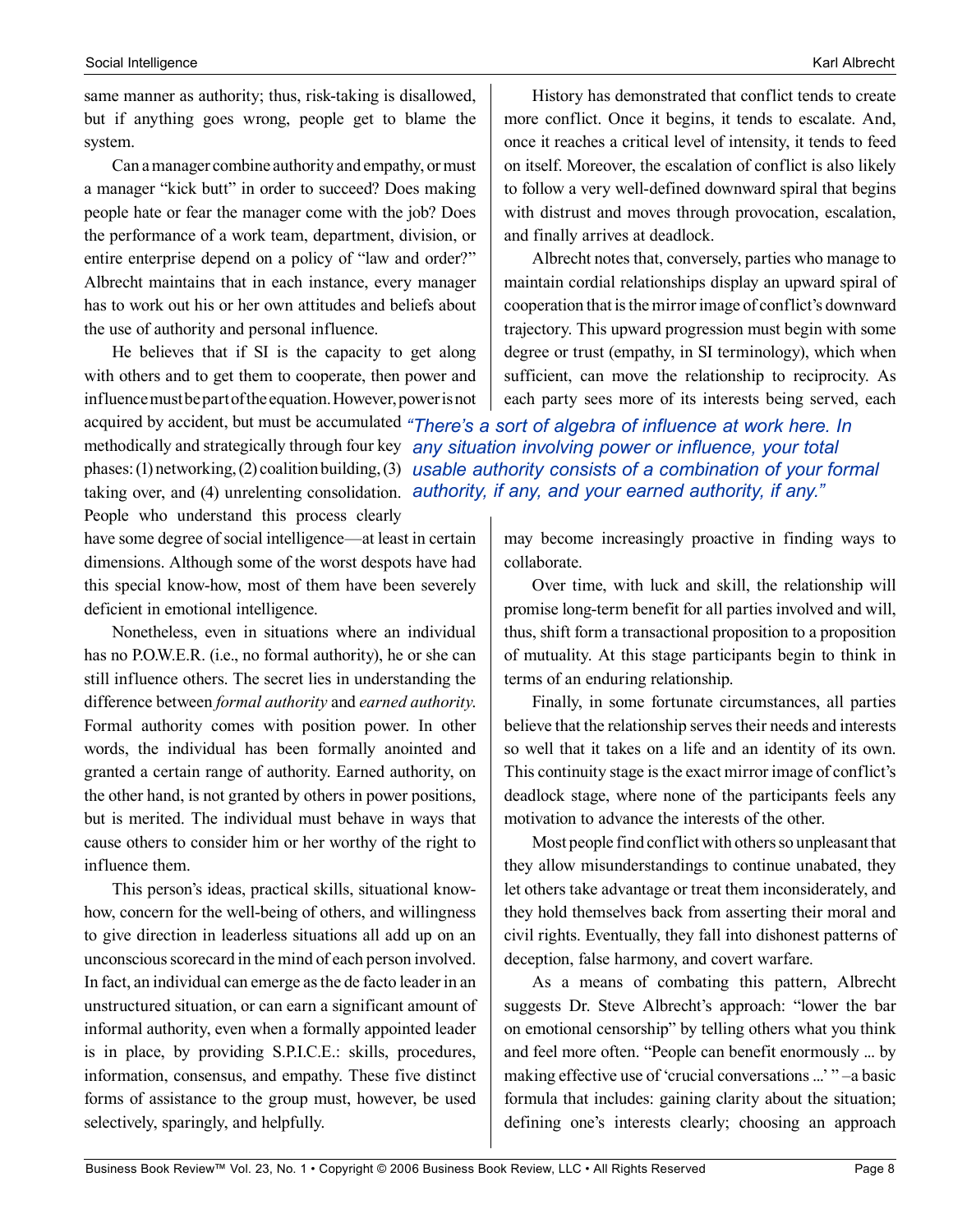that has the most chance of starting the conversation on a positive, cooperative tone; conducting the conversation in a positive spirit; and trying for a specific outcome.

With this process, opening the lines of communication and keeping the conversation going are more important than achieving one's goals. Thus, in the context of SI, holding a crucial conversation means bringing all S.P.A.C.E. skills to bear on defusing a potential conflict and perhaps finding ways to eventually meet the interests of all parties.

In Albrecht's explorations of how conflict can affect the business world and, in particular, how business people attempt to settle differences and come to agreement, he discovered certain prevailing assumptions (in the Western world, at least) that seem to limit the negotiation process and impose a severe handicap on finding a solution. These include:

1. The negotiation begins when one side presents an offer or demand.

2. The negotiation consists of a tug-of-war contest around the first offer/demand. Here, each side seeks to move the other away from the starting point.

3. In the belief that transparency weakens one's position, while knowing of the needs of the other side creates an advantage, each party conceals its needs, interests, and intentions.

4. All potential deals must be evaluated from a perspective of relative advantage.

Although these four assumptions may seem fundamental and sacred, because of the simple principle of negative reciprocity, they do not actually offer a very effective basis for achieving success. This principle tells each party that if it approaches the process with the intention of maximizing the value it receives, and minimizing the value received by the other side, both parties will fail at the first objective and both will succeed at the second. Presuming that each side has the same level of "tough negotiator" skills, each will succeed in depriving the other of value. Thus, traditional power-based negotiation is a *reductive* process rather than an *additive* one.

Albrecht believes that by overturning the four basic assumptions, negotiators can come away with more than they might have hoped for. Instead of beginning with a demand/offer/proposal, he advocates an "added value negotiating process" that follows five general phases: (1) identify interests, (2) define the elements of value, (3) design

multiple "deal packages," (4) cooperatively select the best deal, and (5) refine and perfect the selection.

 From Albrecht's perspective, these simple strategies for holding crucial conversations, and conducting valueadded negotiations, apply SI concepts to age-old questions of human conflict. They are not the entire answer, or even a large part of the answer, to how human beings might get along better. However, when combined with a conscious effort to develop each S.P.A.C.E. skill, they can surely move individuals a step or two forward toward full social intelligence.

> \* \* \* *Bibliographic endnotes and a subject index are provided.*

# **Remarks**

It can be reasonably assumed that most of us know someone, who is well-supplied with *abstract* intelligence (i.e., someone with a high I.Q), but abysmally short on social intelligence—"a basic understanding of people—a kind of strategic social awareness—a set of component skills for interacting successfully with them." Thus, because most of us can attest to the problems this lack can cause in families, the workplace, the community, and society as a whole, perhaps most would agree that "a descriptive model of social competence could be a useful resource in various aspects of human development."

The descriptive model offered in **Social Intelligence** is one such resource, for it crystallizes much of what is currently known about this important dimension of human effectiveness. However, it goes beyond the simple formulas of "please" and "thank you," beyond traditional social courtesies, and beyond the "people skills" that have generally been valued in the workplace. This removal of social intelligence from its simplistic and familiar categories transforms our perception and understanding of the competence so that it is seen as a more complex and more comprehensive facet of human affairs.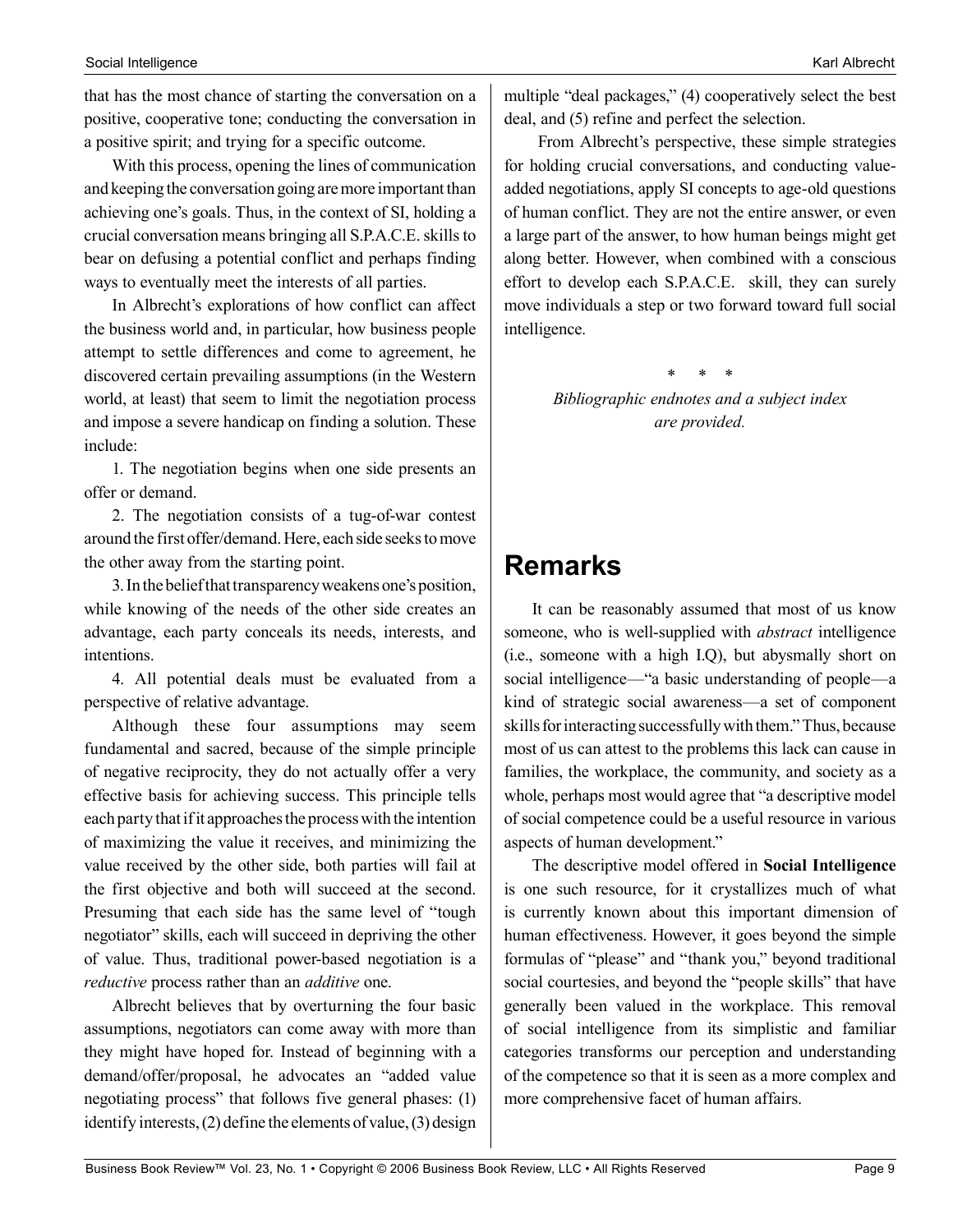Albrecht makes no claims about the statistical validity or psychometric rigor of his S.P.A.C.E. model. His only assertion is that it seems to pass the test of common sense and that, in the long term, it will stand or fall on its own merits. Moreover, he acknowledges that the concept of SI is neither widely accepted, nor authentically modeled, in current American culture. Thus, the work is not offered as the last word on the subject. Albrecht's stories, examples ("Casein-point" vignettes), suggestions, and self-assessment and development exercises are presented in hopes of stimulating the kind of deep reflection that fosters an interest in, and acceptance of, SI principles so they can be effectively applied in business, education and the wider culture.

# **Reading Suggestions**

## **Reading Time: 20-22 Hours, 303 Pages in Book**

Albrecht's primary purpose is to provide a working definition and a diagnostic tool for SI; to define, explore, and interrelate each of its key dimensions, and propose ways in which you can use the S.P.A.C.E. framework as a diagnostic and developmental model. If this is also where your interests lie, we recommend that, before you actually begin *reading* the book, you glance through the section "Exploring S.P.A.C.E." (pp. 30-31). Then, turn to "Priorities for Improvement" (p. 180) and note the instructions there. We believe this approach will prepare you for the level of analytical reading that will be required and perhaps suggest what tools (paper, pen, highlighter, etc.) you might want to collect before you begin.

At this juncture, go back to the beginning and begin reading in the order presented. In addition to the exercises scattered throughout the text, you will also find a series of drills at the conclusion of many of the chapters. Although you may choose not to do every one, we suggest that you examine each carefully, choose those you prefer, and determine not to go forward until you have completed them to your satisfaction. This approach will, of course, add considerably to our reading estimate, which is based on a quick, but thorough, *inspectional* perusal.

**CONTENTS** Chapter 1: A Different Kind of "Smart" Chapter 2: "S" Stands for Situational Awareness Chapter 3: "P" Stands for Presence Chapter 4: "A" Stands for Authenticity Chapter 5: "C" Stands for Clarity Chapter 6: "E" Stands for Empathy Chapter 7: Assessing and Developing SI Chapter 8: SI in the World of Work Chapter 9: Developing Socially Intelligent Leaders Chapter 10: SI and Conflict Epilogue: SI and the Next Generation